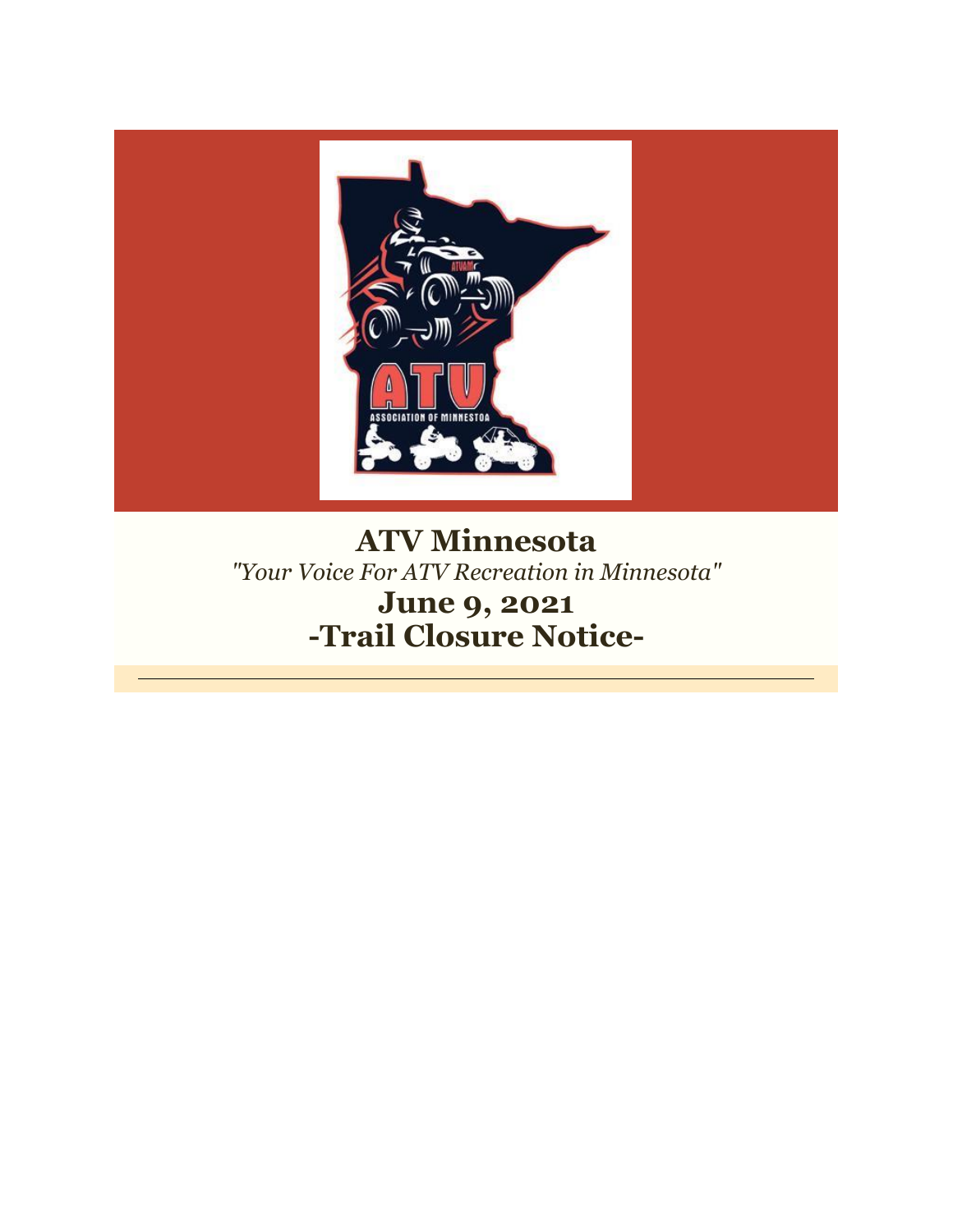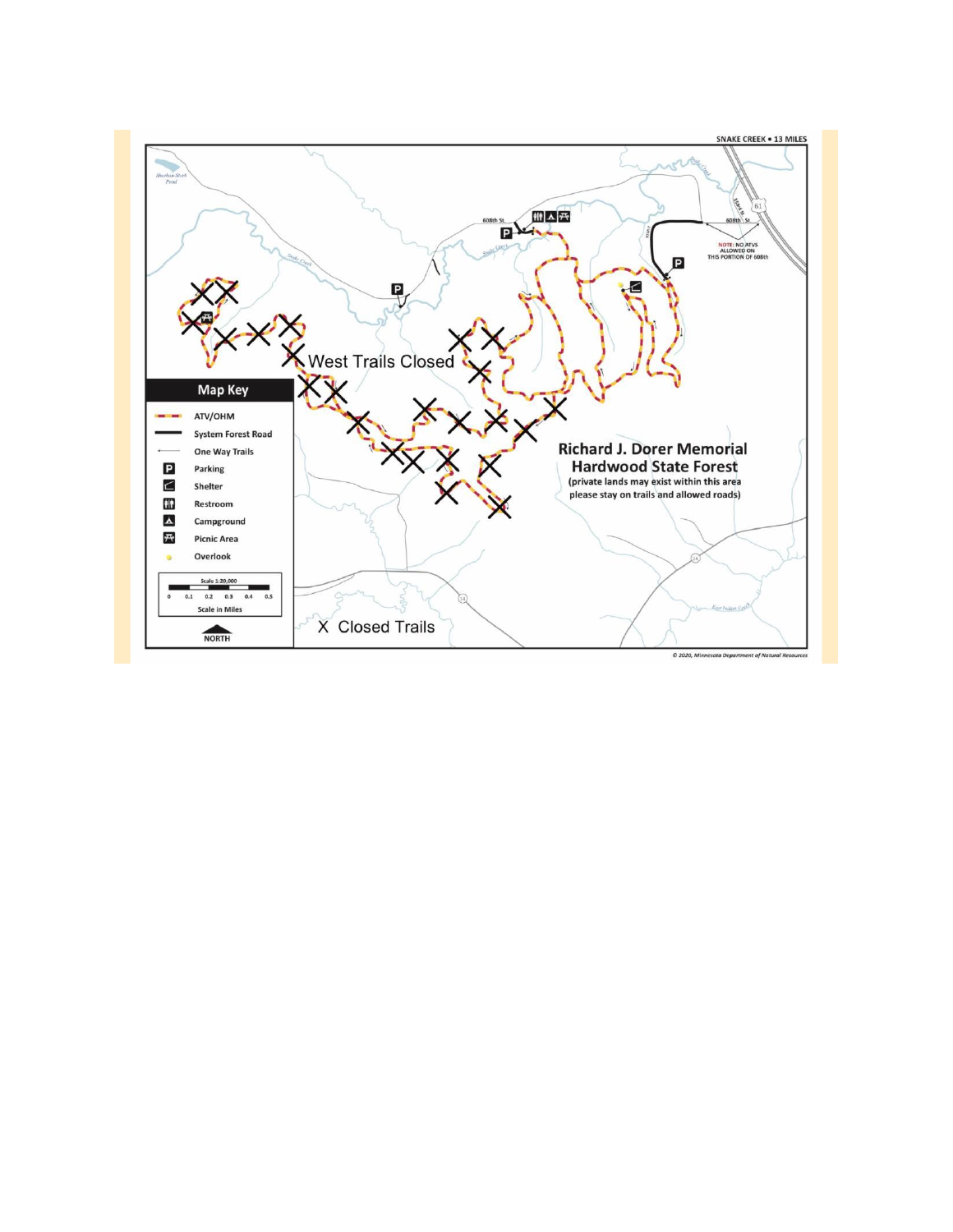

### **FROM THE MINNESOTA DNR: PART OF SNAKE CREEK TRAIL WILL CLOSE FOR REPAIRS, EFFECTIVE FRIDAY JUNE 11th**

Please be aware and inform others that Minnesota DNR Parks and Trails will be closing a portion of the Snake Creek Trail system in the Dorer State Forest, located in Wabasha County, on Friday, June 11, as shown on the above map. Closures will be pushed out to OHV groups, but will also affect any non-motorized use of the trails.

There will be closure signs and this map posted on the trail system and access points to it.



The campground will remain open, as will the eastern portion of the trails as shown on the map.

The closure will remain in effect until the DNR is able to bring a crew in to repair damage, and will provide an update at that time on the reopening.

**Wherever you are riding this weekend, before you head out, be sure to check out the Forest Road/OHV Trail closure page of the MN DNR website at this link:** 

**[https://www.dnr.state.mn.us/ohv/closures.html](https://r20.rs6.net/tn.jsp?f=001zgekYZRaGv-OdvZQEDXOzOnG6Tcx1E6pkbG9xZcUxwmvmXbPj_bCtOueZZO8Owk9mJFRcDoveLgpeIeMve7PLZwcBfyyAr6TLDqb6Y6iuPMBc4IvZjlK8NfxnFLy33ApBN7ttrbzU1nNUGcoJyH-J0pKERdPguTsOYef720Zrkgyd3PCV3RfUw==&c=eqtnZG6Q8KZKPusUxXoJnEEADm0_FCyh-b1xP5mnJwMKzOk8Kp4FQg==&ch=6wbWT_qd8dZkbEtu0v9bCwd42sPI8LtmtjeuYkmeXEwteeuXeijyhA==)**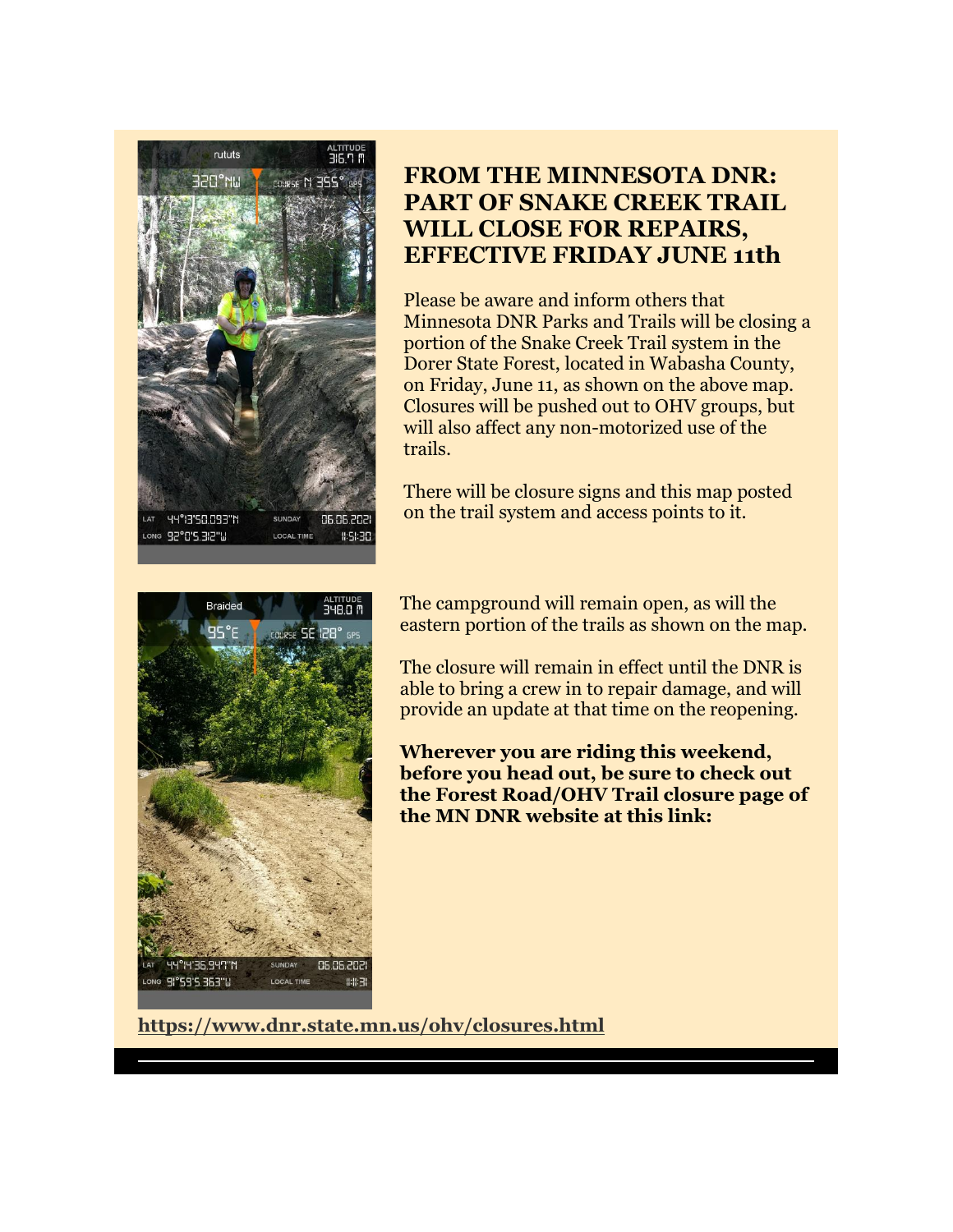

**ATV MINNESOTA** *"Your Voice To Ride"*

Dedicated Volunteers **Building Fun & Sustainable ATV Trails** For The Riding Public

**Invite friends and family to join today!**

See the mailing label on your ATV Minnesota magazine for the renewal date of your membership. Include your email address on the renewal form to receive our newsletters. And send renewals to ATVMN's mailing address: PO Box 300, Stacy, MN 55079

-----------------------------------------

Belonging to ATV Minnesota, you join thousands of riders throughout the state, have fun, and help create a positive future of ATV riding in Minnesota.

### **[As a family or individual member for just \\$20](imap://ervin%40kleinschmidts%2Ecom@mail.kleinschmidts.com:993/fetch%3EUID%3E.INBOX%3E159995) you receive:**

-A subscription to Minnesota Wheelin magazine (6 issues per year)

-Twice-monthly newsletter by email with the latest news and information -Membership card and bumper sticker

-Invitation to events, including our Legislative Summit and Vision Conference in the spring, and the ATV Minnesota Ride & Rally in the fall, as well as general membership meetings

-Discounts with many of our business members

-A full-time lobbyist at the State Capitol, helping create pro-ATV legislation, and moving forward important bills that help provide funding for new trail systems

#### **[As a business member, for \\$75 you receive:](imap://ervin%40kleinschmidts%2Ecom@mail.kleinschmidts.com:993/fetch%3EUID%3E.INBOX%3E159995)**

All of the above, plus:

-Your business name, phone number, email address and website listed in Minnesota Wheelin magazine and on the ATV Minnesota website

-Discounts on advertising in Minnesota Wheelin

-An official ATV Minnesota membership certificate for display in your business

To join, contact **[ATVAM](https://r20.rs6.net/tn.jsp?f=001zgekYZRaGv-OdvZQEDXOzOnG6Tcx1E6pkbG9xZcUxwmvmXbPj_bCtCpf4swlrphDgxM6Te7NBk2N-E0bwtFEEDEI5yejdYPOuI211czHEhyXEADSCPCtqNXhHw568-7fPPRqKipcXQI=&c=eqtnZG6Q8KZKPusUxXoJnEEADm0_FCyh-b1xP5mnJwMKzOk8Kp4FQg==&ch=6wbWT_qd8dZkbEtu0v9bCwd42sPI8LtmtjeuYkmeXEwteeuXeijyhA==)** or call (800) 442-8826.

## **[ATVAM](https://r20.rs6.net/tn.jsp?f=001zgekYZRaGv-OdvZQEDXOzOnG6Tcx1E6pkbG9xZcUxwmvmXbPj_bCtCpf4swlrphDgxM6Te7NBk2N-E0bwtFEEDEI5yejdYPOuI211czHEhyXEADSCPCtqNXhHw568-7fPPRqKipcXQI=&c=eqtnZG6Q8KZKPusUxXoJnEEADm0_FCyh-b1xP5mnJwMKzOk8Kp4FQg==&ch=6wbWT_qd8dZkbEtu0v9bCwd42sPI8LtmtjeuYkmeXEwteeuXeijyhA==) Follow us for all the latest news!**